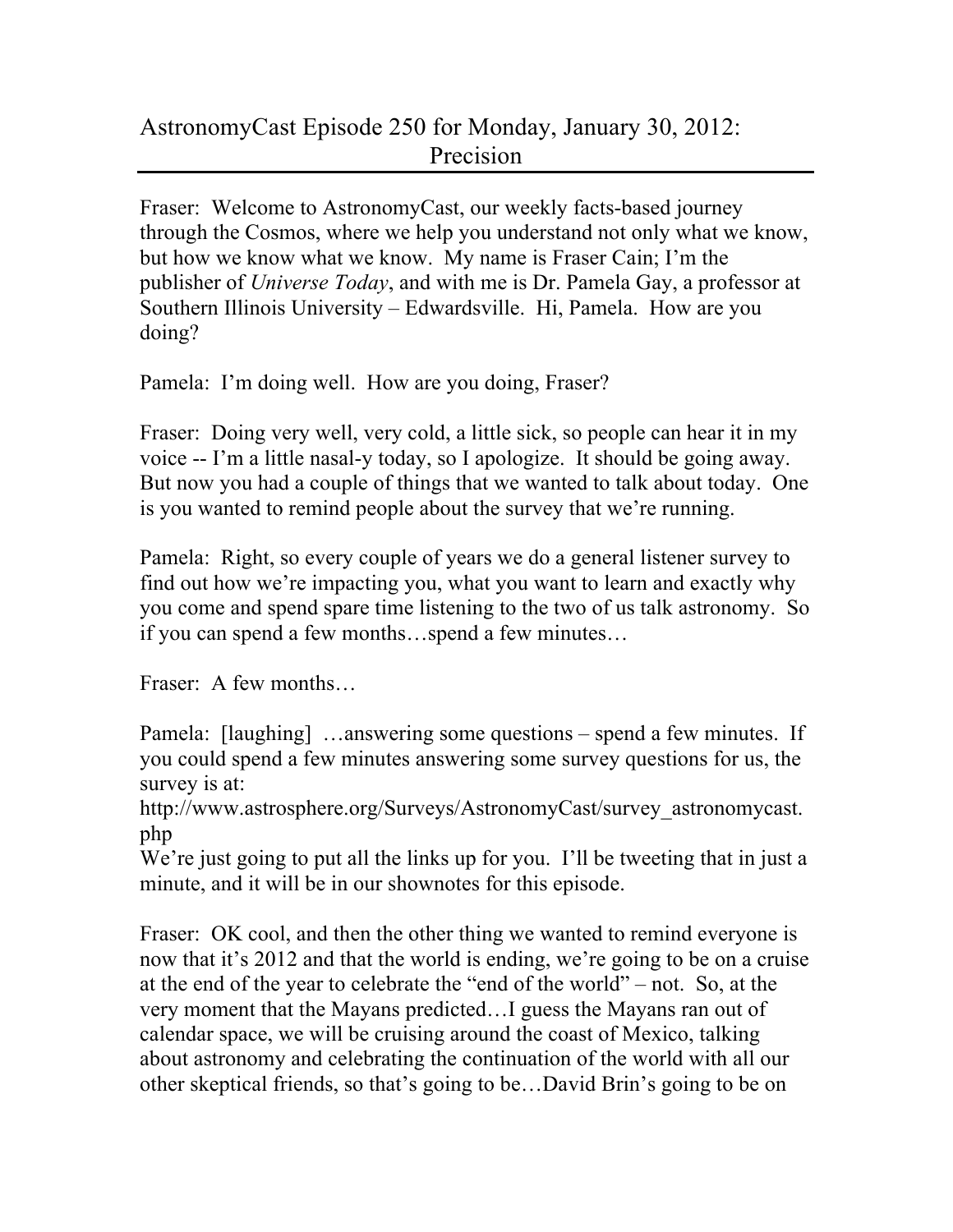this cruise, there's going to be astronauts… it's going to be awesome! We're going to be there, and we're going to be doing probably live episodes of AstronomyCast, and you can hang out with us. Play shuffleboard.

Pamela: And all the details are at astrosphere.org, again, and if you sign up, when you talk to the travel agency, tell them you're part of the AtronomyCast group. We'll have special freebies and special events just for you on the cruise ship.

Fraser: Yeah, and then we want to know, sort of, how many people are coming for us, so we can sort of accommodate that. Awesome! And know that there's a limited number of spaces, so it's one of those things where we'll keep nagging you until all the spaces are gone, and then we won't talk about it anymore. OK, and so then one last little piece of work: and so once again we're recording this episode of AstronomyCast as a live Google plus hang-out. We record these every Monday at noon Pacific, 3:00 Eastern, 8:00 pm Greenwich Mean Time…that's all the time zones I can think of, so if you want to join us live, we try to sort of get an announcement out ahead of time and then watch the video and participate, ask questions, jump in the hang-out with us, and uh, yeah, it's sort of the next level of interaction, and big thanks to Google for letting us use this technology. It's awesome! Alright, well let's get rolling.

## [advertisement]

Fraser: Alright, so accuracy, precision and "reproduceability" – these are the foundations of science that make our progress possible, but how do these play into a scientists daily activities, and just how precise can you get with our measurements? And are we going to talk about scientific notation?

Pamela: No.

Fraser: No? OK.

Pamela: [laughing] No.

Fraser: That stuff was the like the bane of my university existence, but right, so then let's talk about it. I mean, precision, so where…you proposed this topic this week, so I want to get an idea of where you want to go with this.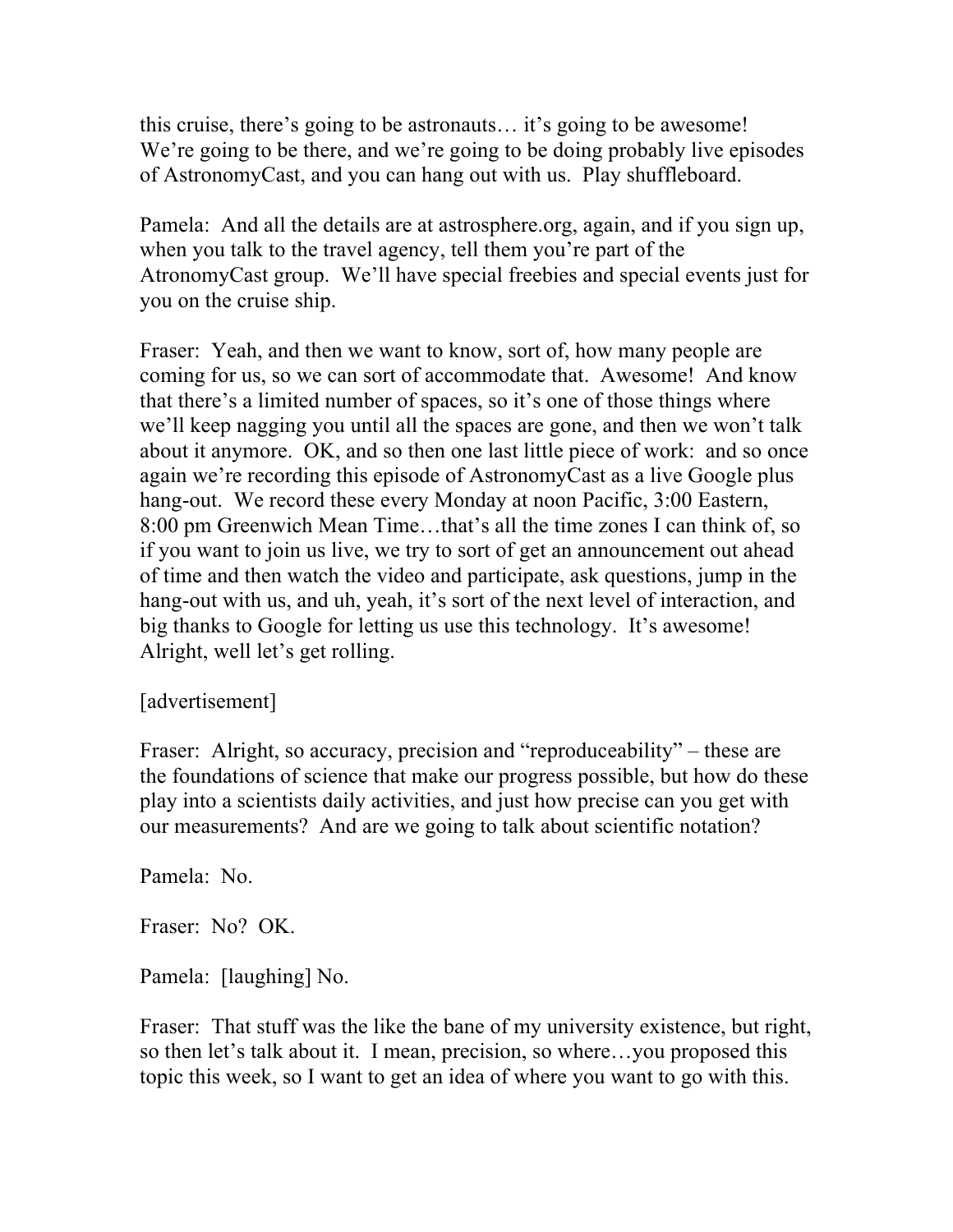Pamela: Well, right now we live in a world where lots of different things are getting discussed about in terms of "is it real?" There's the "neutrino travels faster than the speed of light" issue, there's dark energy, dark matter, there's the Higgs Boson, and the question that people should be asking is "At what level can I believe the things that I'm hearing are true?" And this plays out on so many different things. It plays out also on at what point do you believe a Kepler detection of a planet is real? At what point do you believe the detection of a distant galaxy isn't just a fluke of your detector on a given day? So as we're trying to sort out all of these different things, there's lots of vocabulary that comes into play, and lots of ideas that come into play that we don't generally have to deal with in everyday life, so I wanted to spend an episode getting into things like, well, what is the different between precision and accuracy? What do you mean you can have a highly precise result that means absolutely nothing? So this is where I wanted to go.

Fraser: So then, I guess, how would you say that scientists define that precision? Like where…how are you going to measure that?

Pamela: So we deal with two basic variables. One is how precise is your measurement? And that basically says, if I take a measurement and I repeat it over and over and over and over, the values are either tightly bundled together, or if it's not a precise result, they're spread out a lot. So the example we use when we're teaching is we're throwing darts. If you're a highly precise dart thrower, all your darts are going to land within a half an inch of each other. If you're an un-precise dart thrower, all of your darts are going to land spread out over two, three meters, maybe, on the wall. You're taking up the whole wall with your five darts, so precision is how closely spaced are all of your results.

Fraser: And so if you're, like, doing some kind of scientific research, and you're looking for some expected outcome, you're going to want the expected outcome to be precise; otherwise, it's just going to be random noise.

Pamela: Exactly. And at a certain level, we always start off with a fair amount of noise in our results. As people have worked on trying to define the expansion rate of the Universe, they have gone from plus or minus a few 100 km/second in the early years of trying to make these measurements, to plus or minus a few km/second. So over time, we get our results closer and closer; the error bars on the age of the Universe have gotten smaller and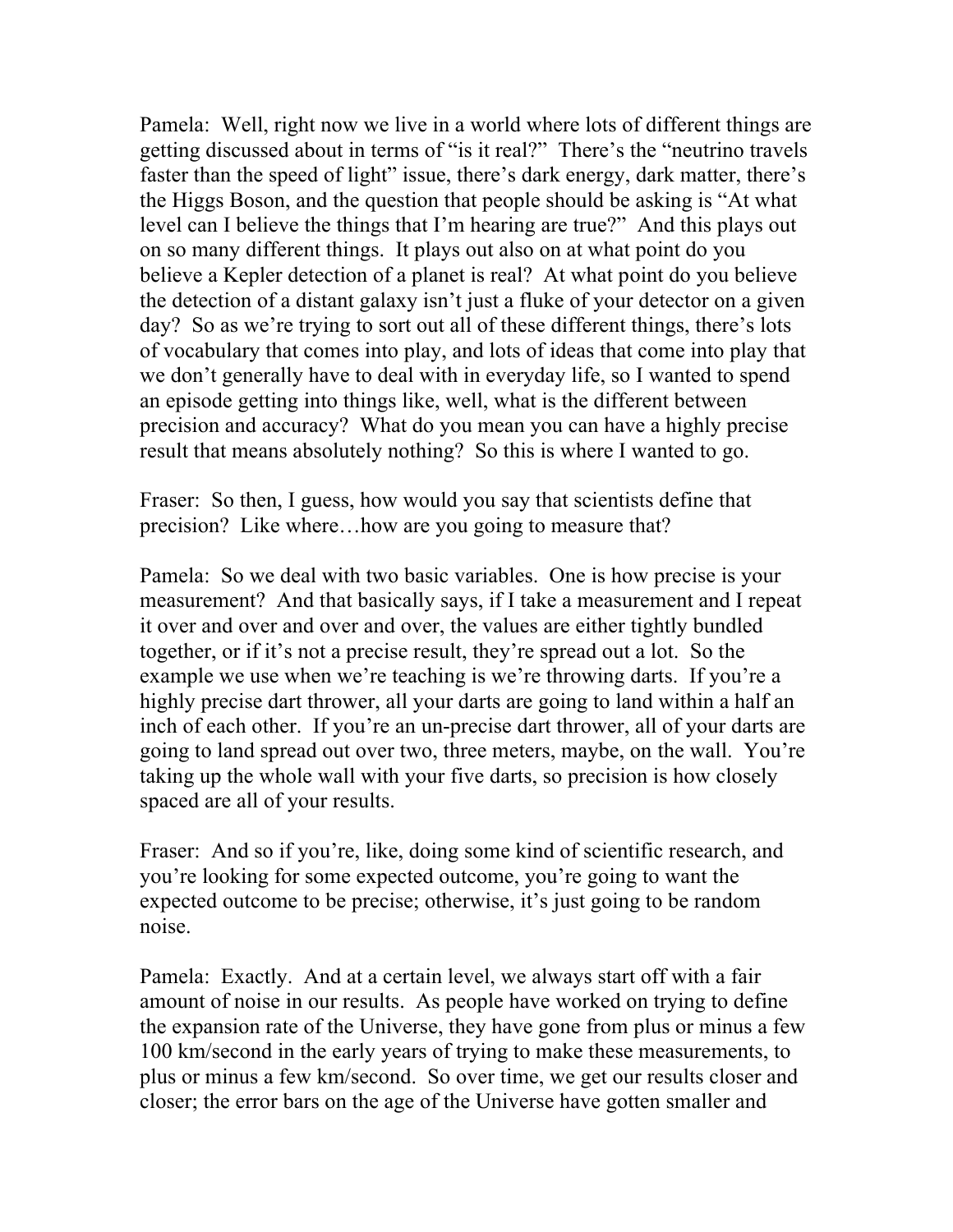smaller. You always start off with less precise results, and get better and more refined as you go, but precision and accuracy aren't the same thing, and this is one of the things that we have to worry about when we start looking at things like the "neutrinos moving faster than the speed of light" problem.

Fraser: So I guess in that case, you know, they were very precise in that all of the neutrinos that they detected were moving faster than the speed of light within a very close range; you know, they threw all those darts and they all landed very close to each other, but the question now is are those results accurate?

Pamela: Exactly. So you can imagine the person who throws all of their darts, and they all land within an inch of each other in the very last circle of the dartboard. So they have very precise results that are in entirely the wrong place, and this is one of those problems where....

Fraser: Wrong dartboard…yeah.

Pamela: [laughing] Right, and so this is the type of thing that can come down to…well, I don't know what it would come down to with the dart thrower, but there have been plenty of experiments that have been done where you don't realize your meter stick is missing the last three millimeters of the meter stick, you don't realize your equipment is misaligned by one degree.

Fraser: Right, so you could have something that's causing noise in your experiment in a very predictable, very…you know, it's always doing the same thing, and it's always wrong by the exact same amount.

Pamela: It's a systematic offset. People who fire guns deal with this when their sites are off, or if you're playing a video game you may realize "Crud! I always need to click up and to the left 3 pixels in order to actually hit the thing correctly." So there's systematic offsets that if you don't know what they are, you can't believe any of your results.

Fraser: And there are many situations where it's those systematic offsets that people didn't realize they were happening, and then they thought they had accuracy and precision?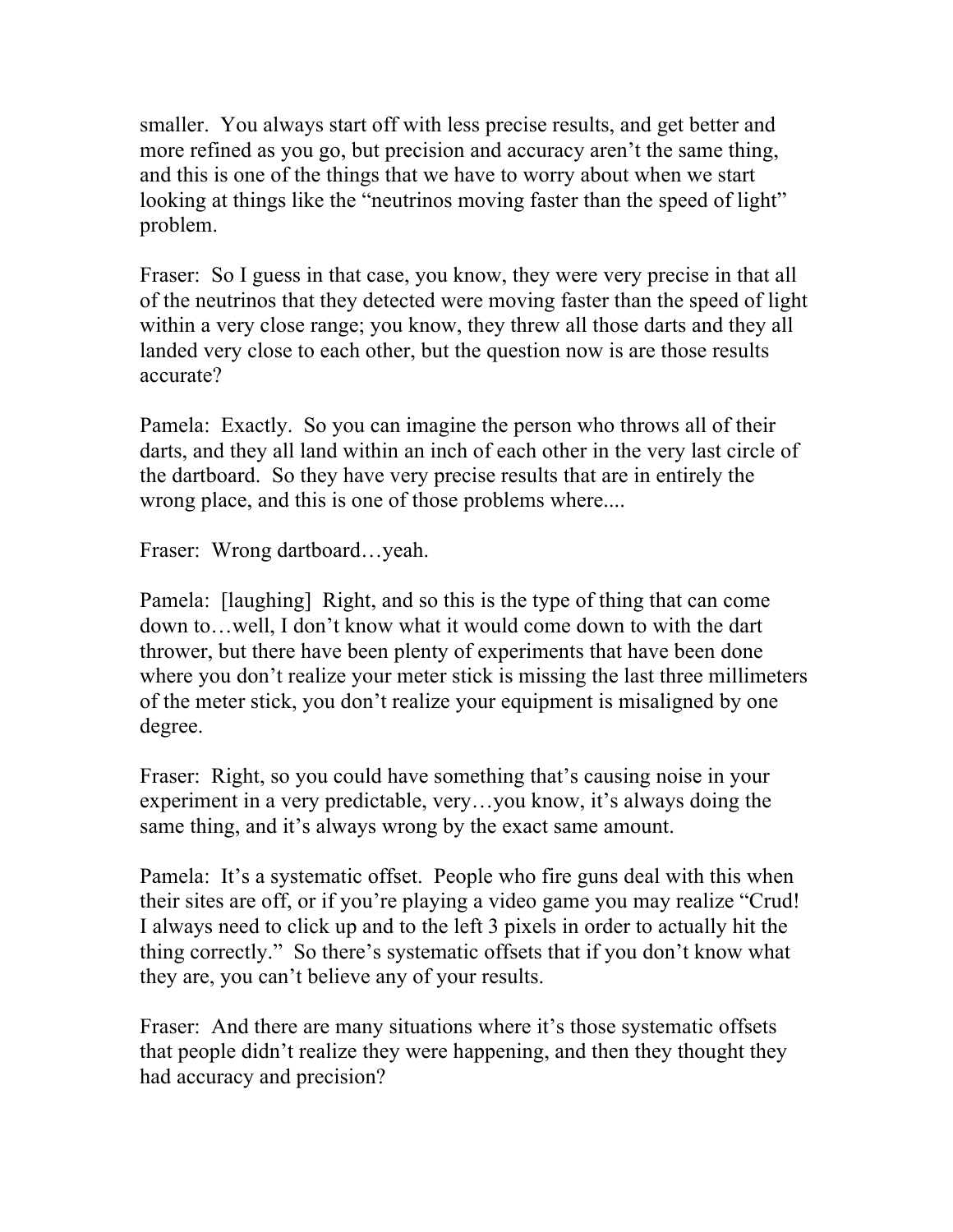Pamela: Well, they keep cropping up throughout all of history. Most people, I think, believe that the "neutrinos are moving faster than light" are actually going to turn out to be some systematic problem with either not understanding the way the Earth is stretching, not understanding the distances, not understanding the GR involved, and the corrections needed to match two clocks in two locations, and so we just look back and we keep finding small things like this. I know there have been cases of "Oh, crud! We forgot to take into account the fact that the Milky Way is moving!" Those sorts of little things add up when you're trying to figure things out on cosmic scales or even local scales. So it's the type of thing that we figure it out fast enough that there aren't too many glaring mistakes.

Fraser: I can think of a good example. Like, remember how Newton made his predictions about the movement of Mercury? And eventually telescopes got better and better and better, and scientists were able to calculate the position of Mercury with great precision, and yet it was always wrong. Matching his theories, right?

Pamela: And that wasn't so much an error in measurement as an error in understanding.

Fraser: Right, in prediction, yeah.

Pamela: Yeah. We have to worry about two different things. It's the systematic offsets in our measuring, which is where we worry about the neutrinos, but sometimes we're just missing a term in our equations, and that doesn't so much go into precision and accuracy as we just missed a term in our theory, so that's…different bin.

Fraser: Now, there was a really good example that's come up quite recently with the possible detection of the Higgs Boson by Cern. They sort of talked a lot and sort of, you know…was it Sigma? Degrees of Sigma?

Pamela: How many…yeah. So this starts to get into noise theory. Any time we make a measurement, there's going to be some sort of inherent noise in it. There's going to be…if we're trying to detect light, there's just this constant steady stream of photons at all colors that are creating this noisy background. There's going to be just minor fluctuations when you try and make measurements with a ruler, measurements with a laser, measurements with any tool, and if the noise is truly random, what you should end up with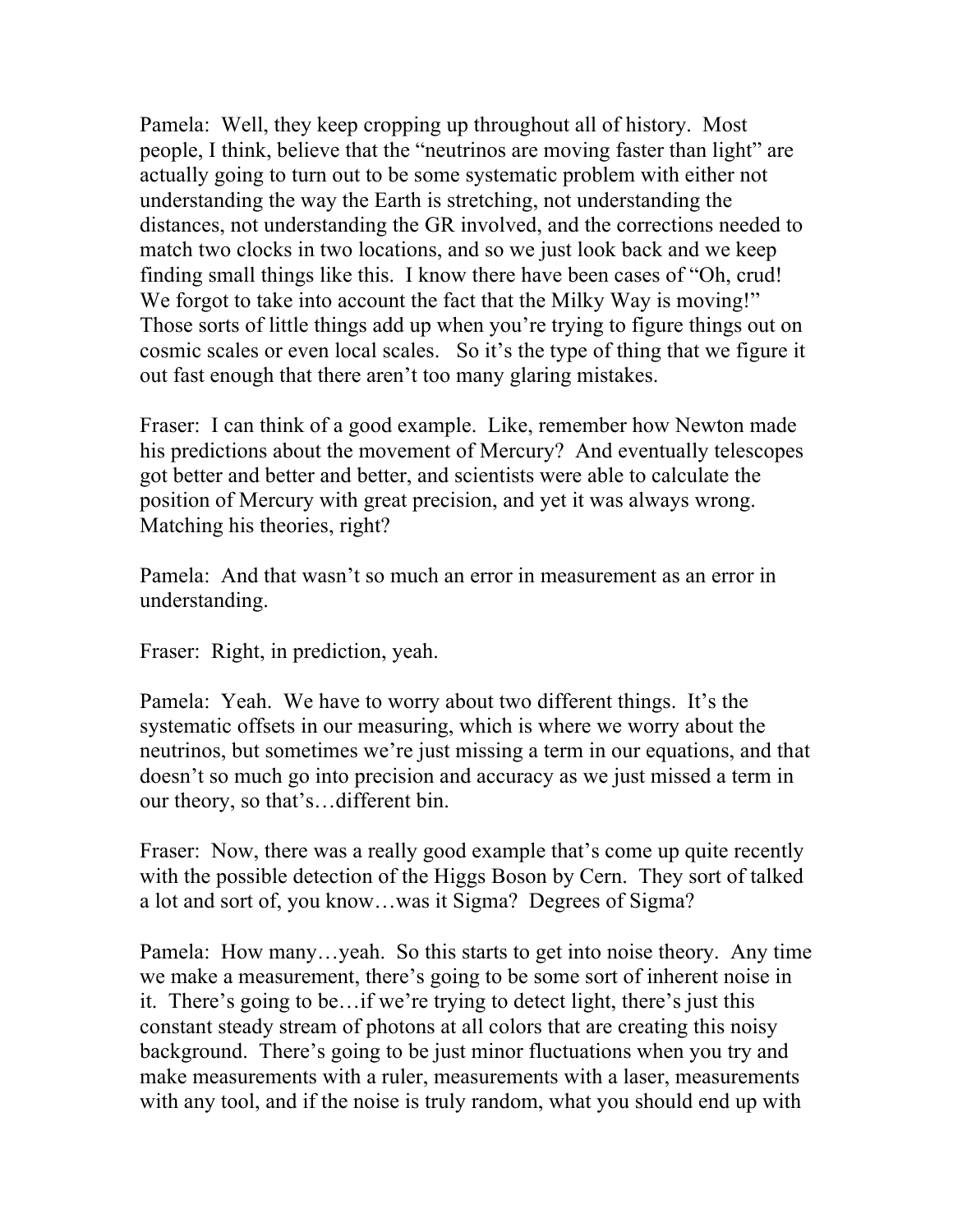is all of these different variables, all of the different ways that things can go wrong, if they're random, work out to form what's called the Gaussian Distribution, a bell curve, a normal distribution, such that the majority of the measurements are going to be pretty close to the same value. And this means that if you take all of your points and you plot them, you'll end up with plus or minus 34.1% of your values, so 34.1% that are too high, and 34.1% are too low – those count as one Sigma off of accurate. So you end up with a curve where one Sigma is plus or minus 34.1% of your values. Then you end up with another "Sigma" is the term we use – I know it's all quite confusing. So it's a bell curve, go plus or minus 34.1%, and that's one Sigma. Now I know this is hard to understand, so for 3 Sigma, instead of giving you the percentages that we're looking at, it's 1 in 370 of your values, so if you take a whole bunch of observations, 1 in 370 of them is going to fall 3 Sigma away from your actual value. So once you start to get to that level of "Wow! That probably shouldn't have happened." You start to think "maybe this is something other than the measurement I was trying for. Maybe that's something above the noise in my values." So with the Higgs Boson, if you're looking in a chamber for a particle to randomly come out of the energy of what they're colliding in the detector, there's a random chance that something's just going to happen, and then there's the "you see it happening more often than random would predict," and if you see it happening at the 1 in 370 level, that's a 3 Sigma detection.

Fraser: And didn't they, I mean, they said...or that maps over to something like a… What was it? Like a 99% possibility?

Pamela: Right, of it actually being real. Now the thing with the Higgs Boson detections is they haven't actually gotten up to 3 Sigma yet. They're looking at like almost 2 Sigma detections, and in reality, what we actually really hope for is a 6 Sigma detection. This is where you have a 1 in 507 million of the thing occurring randomly. So once you start to get to something is that rare in random distribution, you start to say, "Huh! Maybe that's real."

Fraser: Or it was…remember last week we were talking about the confirmation of the multiverse theory, right? It happened to exist in a universe where all the particles are lining up in the wrong place. But right, it's funny, if you got…you know, if I'm 99% right, then that's pretty right, but it's quite surprising -- physicists are so reserving of their judgment that they need a 99.99999…I forget how many nines to be really comfortable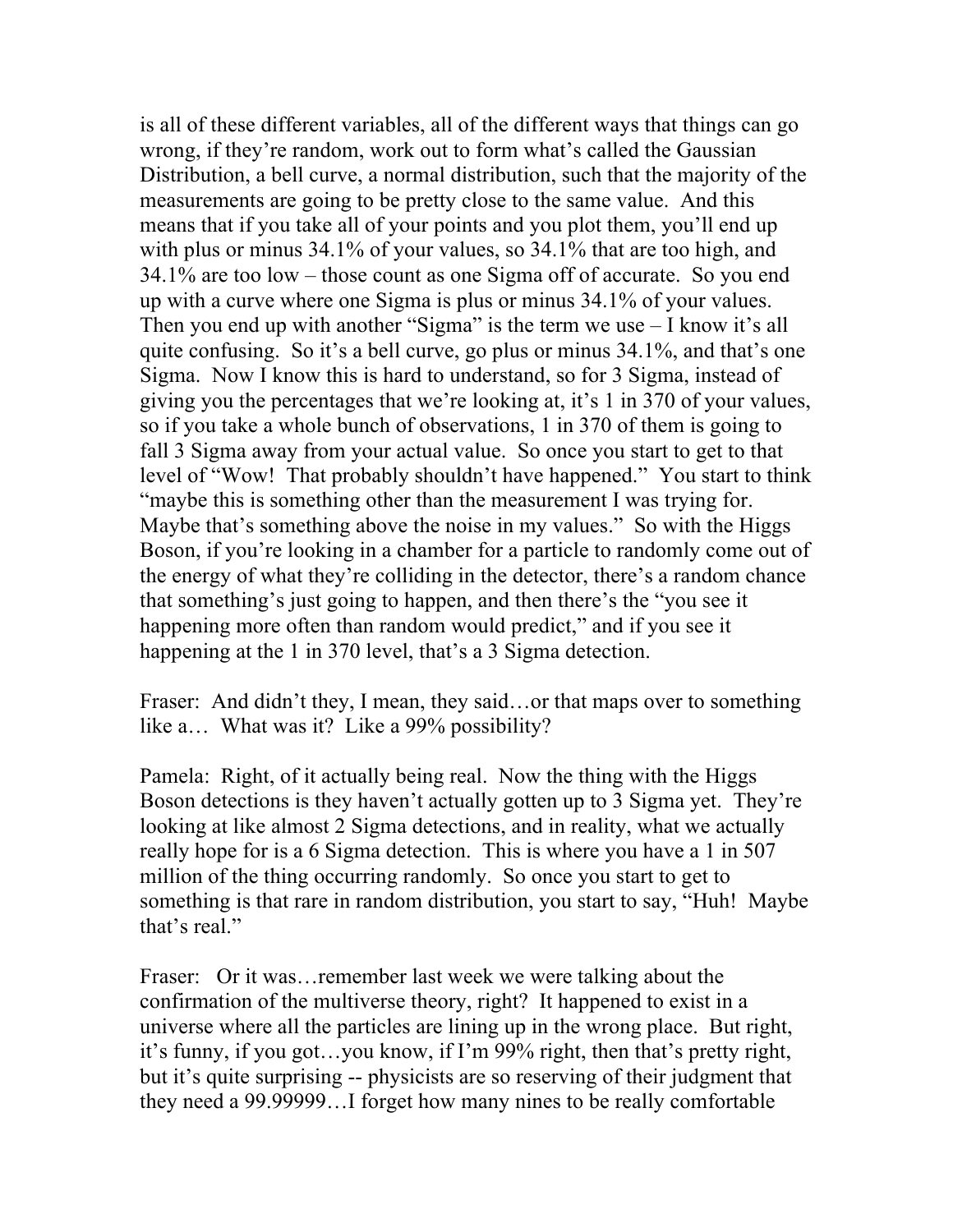that they found the Higgs Boson, and they'll announce it. And you know, I think when physicists say, "We've found a particle," they are serious.

Pamela: Well, and the thing with the Higgs Boson that I've really enjoyed watching is they're not only doing one experiment over and over at a variety of different energies, trying to prove that it exists with that one detector at that one set of energies, but they've actually have a whole variety of different experiments going on, and what's kind of awesome is through using the Atlas experiment, the CMS experiment, the D-0 group, all of these different experiments that all do very different things that are for an entirely different show -- what they're doing is they're systematically, with all the experiments, ruling out some energy levels, so they've pretty much completely ruled out everything in a higher energy than 128 giga-electron volts/c squared, which is just a number – deal with it. But with all these experiments, they've ruled out that region, and with both Atlas and CMS, they've managed to say, "there seems to be something going on between 115 and 127 giga-electron volts/c squared" – again just a set of numbers, but two different experiments using two different methodologies have come at the same range of "Huh! There might be something here." Now the problem is the "it might be something here" is such a weak detection that it's hard to say it isn't just something random that's in the background noise of, well, what the Universe is constantly doing. There's constantly particles coming in and out of existence. There's lots of stuff going on at every single moment, and it's hard to know -- are they just detecting the tail-end of the Universe, or an actual detection of the Higgs Boson?

Fraser: So is that an accuracy problem? You've got noise coming in that's pushing everything in the wrong direction?

Pamela: So accuracy and precision refer to your data. Is it…are all of your data coming in at the same energy level? So the range of 115-127 describes the precision of the measurement. Accuracy says whether or not it's true, but neither of those reflects on the noise. The noise is, well, just how well can you detect this? So it's sort of like saying you are throwing darts in the dark, and you're trying to figure out while feeling your board if you actually managed to get everything in the right place. So it's...you're just not quite sure what happened because you can't see it well enough, so this is getting above the noise issues.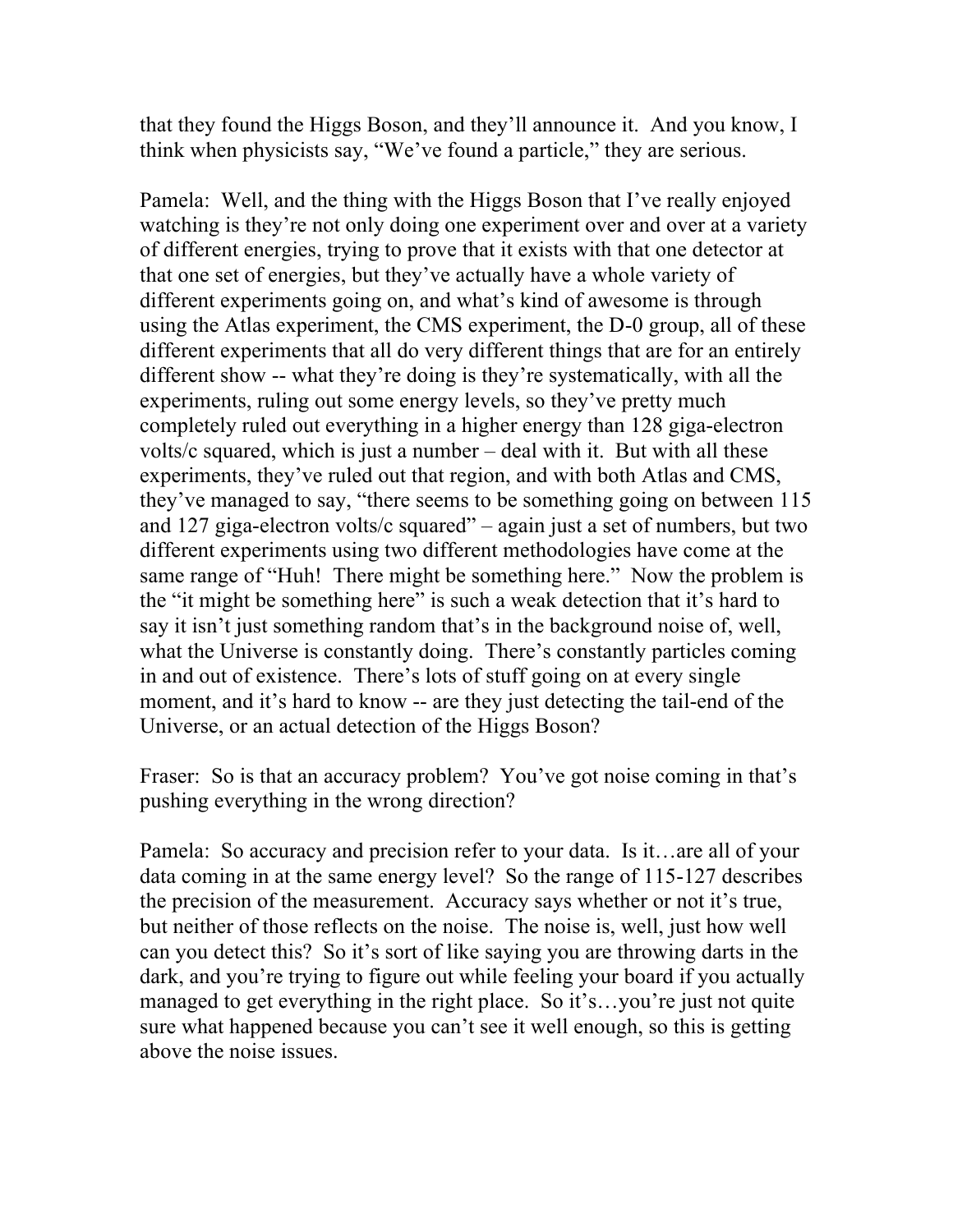Fraser: Right, so what is the method, then, that scientists use to manage their precision, right? And their accuracy? What do they do to, sort of, really in a way that other scientists would say, "Yes, we agree. You've found the Higgs Boson."

Pamela: So here it's a three-pronged problem. You have accuracy of your results, and that comes from, basically, narrowing a window down and proving nothing's outside of that window. All of the detections we have are within that window. Precision is getting the window smaller and smaller and smaller, and then there's the "seeing it above the noise." The "seeing it above the noise," that's the seeing in the dark problem, and to get to that, you just have to build more and more sensitive detectors, so in this case, it's things like with Atlas, the fiber optics they're using… I actually worked on building this instrument when I was an undergrad. Didn't know at all what I was doing; I was just weaving fibers…I was an undergrad.

Fraser: Really?

Pamela: Yeah…

Fraser: Wow!

Pamela: So I was working on it when I was at Michigan State, and one of the things that we had to do was mix optically-perfect epoxy that didn't have any bubbles in it, and every single fiber was checked to make sure that it had the expected light through-put, so if you put a set amount of light in one end, you get the set amount of light out the other end, and any fiber that didn't meet "spec" got thrown out, and we had to redo that entire fiber optics assembly. So with things like Atlas, they work very hard to make sure they understand exactly how sensitive the system is, and then make it absolutely as sensitive as possible -- basically, the "no photon goes unmeasured" type of a set up.

Fraser: And, I guess, the same thing with the accuracy, right? Which is that, you know, you need to make sure that every piece of your experiment you're performing as expected to.

Pamela: Right, right, so when you say something is at 114 giga-electron volts/c squared, you actually mean 114, not 122. When you say 115, you don't actually mean 123, so that's where the precision comes in is making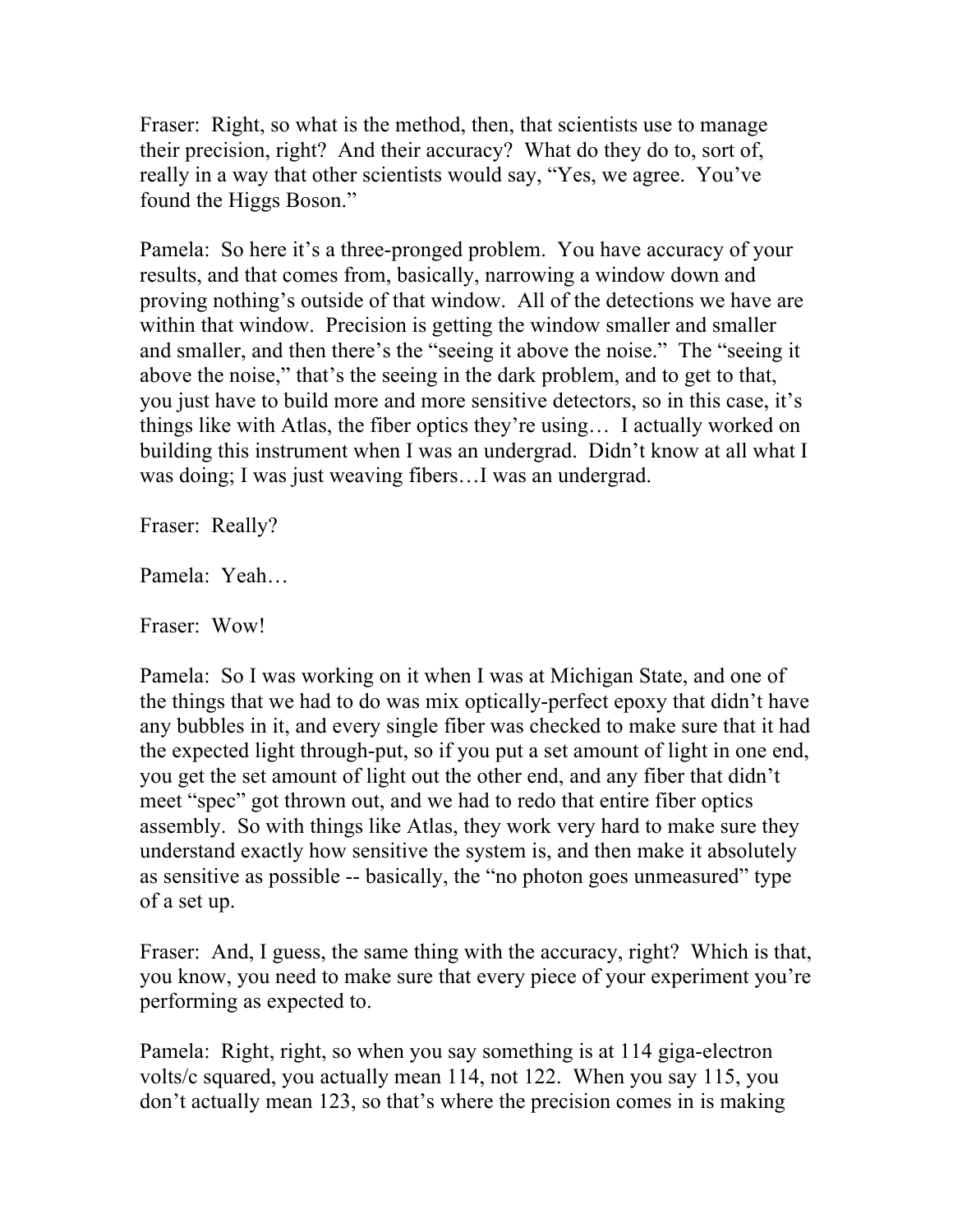sure you're actually… I mean, that's where the *accuracy* comes in is you actually know where you are, and the precision is "When I detect it, I'm certain it's where I think it is."

Fraser: And the other big concept that we mentioned at the beginning of this show is "reproduceability," so how does that come into play with science?

Pamela: This is the "neutrino faster than light" problem, where they said, "OK, can somebody else in the world reproduce this?" Because you never know what is a problem with your system. When they first detected the cosmic microwave background, they blamed their equipment, not the Universe. They assumed it was something wrong with their set-up, pigeon poop, something… and so not only did they do everything they could to make sure that it wasn't noise created by their electronics, but they also went out and they said, "OK, can someone else reproduce this?" When supernovae are detected, the first thing that people do is they put out a call: "Can someone else detect this with their detector?" And it's by having multiple instruments reproducing the same results where you get your first confirmation. Now when it comes to ideas that change our understanding of the Universe, however, it's not just enough to say this one experiment has been reproduced with this telescope, this telescope, that telescope, or multiple cyclotrons, or the same type of experiment at multiple institutions. You actually have to come up with complementary experiments, so when we say the Universe is filled with dark matter, we base that bold statement on the fact that we see things rotating at speeds that can only be explained by there being more stuff out there than we can observe. We base it on seeing lensing of distant galaxies -- microlensing and macrolensing events of different types. We base it on looking at the cosmic microwave background and at the assembly of galaxies. All of these different lines of evidence go into dark matter. The same thing with the Big Bang -- there's multiple lines of evidence.

Fraser: And eventually we'll be able to have a "cup of Universe" and sort it by regular matter, and dark energy, and dark matter, and actually have detected it, and know, you know, we also know this is dark matter because we could detect it here with our instruments. And that's the piece of the puzzle that's still being worked on. That's kind of like the next big job.

Pamela: And this is again where we're starting to see experiments that are making claims that they're detecting *a particle*, but we don't know if that's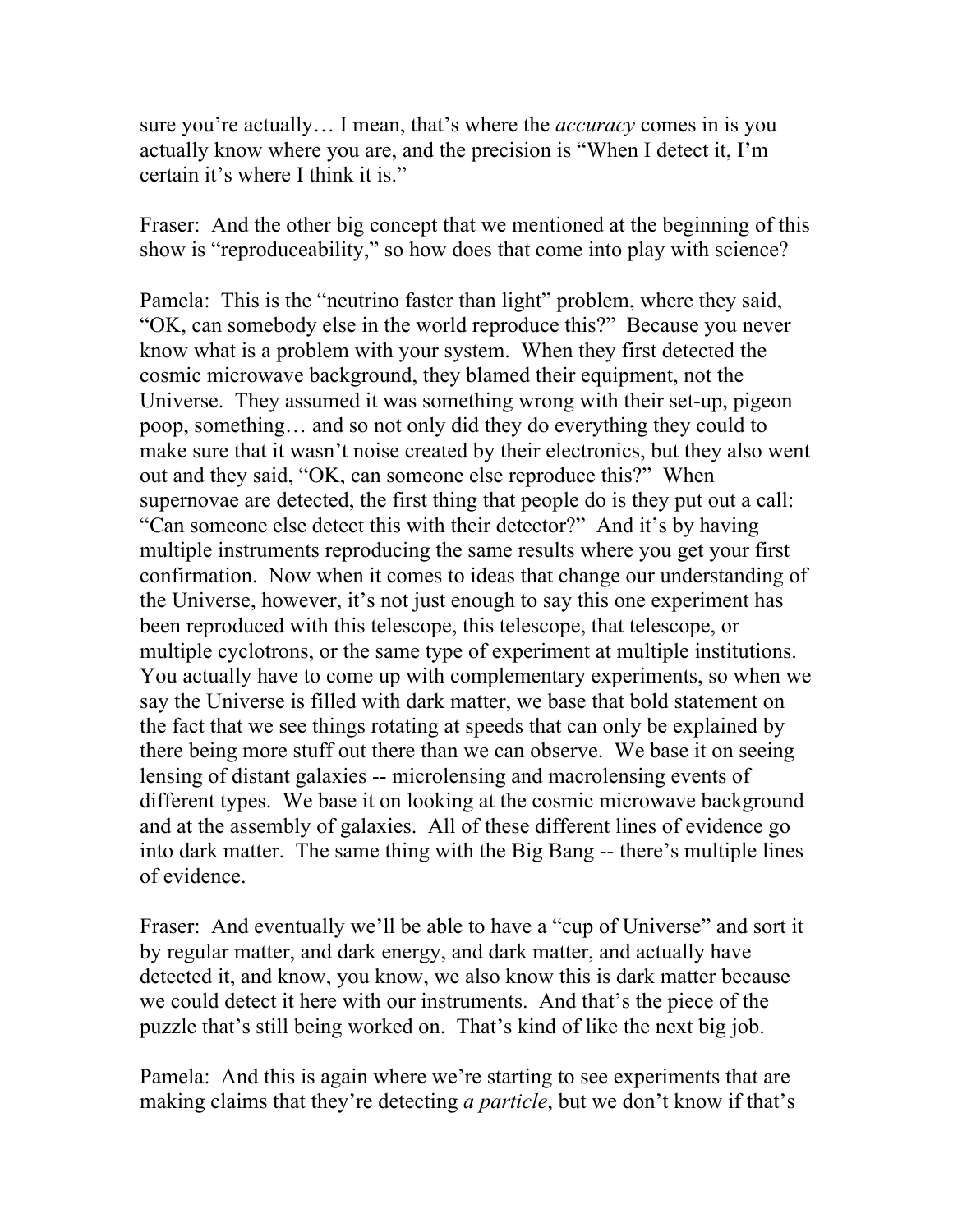really above the noise, we don't really know "Can you trust that?" And so this is where the repeatability comes into the experiments.

Fraser: So then, where do you think people are, like, hearing and discovering new theories, and hearing them talked about on the internet, either fairly mainstream stuff like the Higgs Boson and you know other dark matter experiments and things like that, but also some of the more interesting theories like the discovery of "faster than light neutrinos?" I mean, who wouldn't love faster-than-light travel? So lot of this stuff gets announced. When a lay person hears that kind of stuff, what sort of filter should they use, based on what we've been talking about today, as a way to put everything in perspective?

Pamela: So any time you hear an announcement that says that it's going to fundamentally change our understanding of the Universe, you need to ask, "Has this been repeated?" That should always be your first question is "Has this been repeated?" And when I say repeated, I mean by somebody else. So when they first announced dark energy back in 1998, what was so amazing is there were two competing teams that didn't particularly like one another because they were competing for financial resources. These two different competing teams both came up with the exact same result using supernovae to say our Universe isn't behaving the way we thought, and it's not behaving the way we thought for both sets of data in the exact same way; therefore, we have something we're going to call dark energy. Since then we've been able to add more and more credence to that idea by looking at the cosmic microwave background, by looking again at models for how large-scale structures formed over time. So the first thing you ask is "Has it been proven by more than one experiment?" If it's been proven by more than one group of people doing the exact same experiment, it's fair to go, "Huh, I can start to think that's true." The next thing they should ask is "Well, OK, so it was done by more than one place, but how good was the detection?" So there was, back in 2010, some…what that looked like for about one month, really good evidence for a 2 Sigma detection of the Higgs Boson, where both Fermi Lab and Cern came up with similar results and then realized "No, that was the Universe, not a detection of the Higgs Boson, just background noise that always sits there." So then you have multiple experiments, and then you have high threshold above the noise so you're certain there's something actually there. Once you know there's something actually there, and it's repeatedly actually there, and then you start saying, "OK, so can I find another way to detect the same phenomena? Is there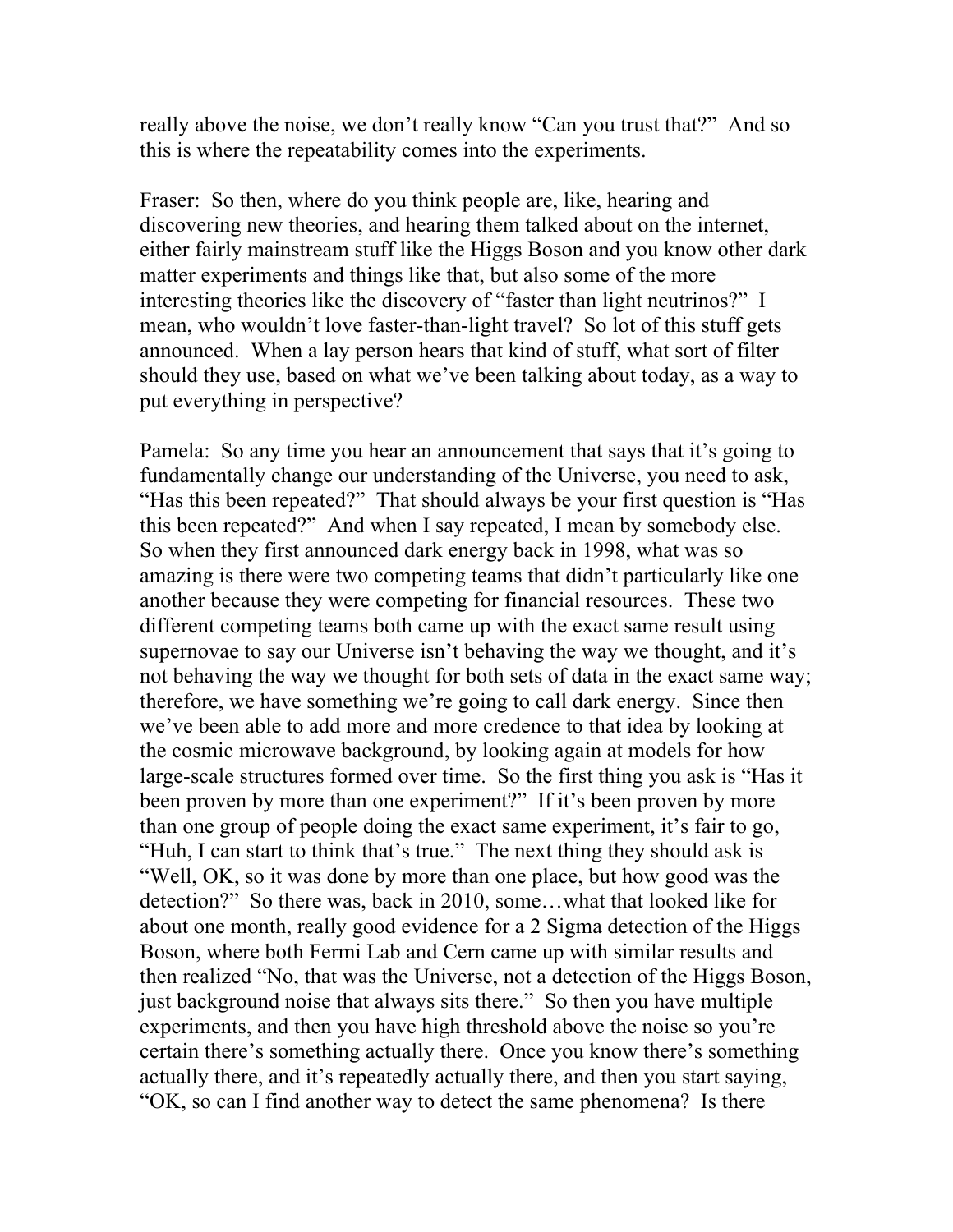another different type of experiment that somebody else has done?" So this is where you get the multiple lines of evidence all proving the same thing.

Fraser: And will scientists typically speak in this "Sigma" way of describing…

Pamela: Oh, yeah.

Fraser: Oh, really?

Pamela: Yeah, we're really lazy. We like to say it's a 6 Sigma result, it's a 2 Sigma result, and so yeah, we're pretty bad about that.

Fraser: Right, but it's like 5 stars, 2 stars...

Pamela: Exactly. That's exactly what it is. Six Sigma is "Wow! OK, I can trust this number!" But you also have to be careful…so sometimes we lie with numbers, we don't mean to, but we do, so you can have a 6 Sigma detection above background of a bright object, but all because you have a 6 Sigma detection doesn't mean it is what you think it is. This is where the whole supernova problem comes in. You can have a 6 Sigma bright detection on your image, and what you've actually detected is something totally different from a supernova – a cosmic ray hit your detector, airplane flash on your detector, all sorts of different things could have caused a 6 Sigma detection of something radically different than what you claimed it was.

Fraser: And so then based on that, you know, this sort of reliance on 6 Sigma and, etc…what is a way that you could sort of decide if something is sort of complete and total nonsense, right? Just by hearing the vaguest hint of it, you know, what is the thing that a scientist depends on, which a pseudo-scientist will avoid at all cost?

Pamela: If the person doesn't have error bars on their measurement, they probably don't know how accurate or precise their measurement is, so you need to have error bars. The experiment needs to have been done more than once, and all because something's published, doesn't mean it's been done more than once. The research journals are completely filled with experiments that were done once, written up, published, and never repeated again, or when they were repeated, didn't get results, and therefore the null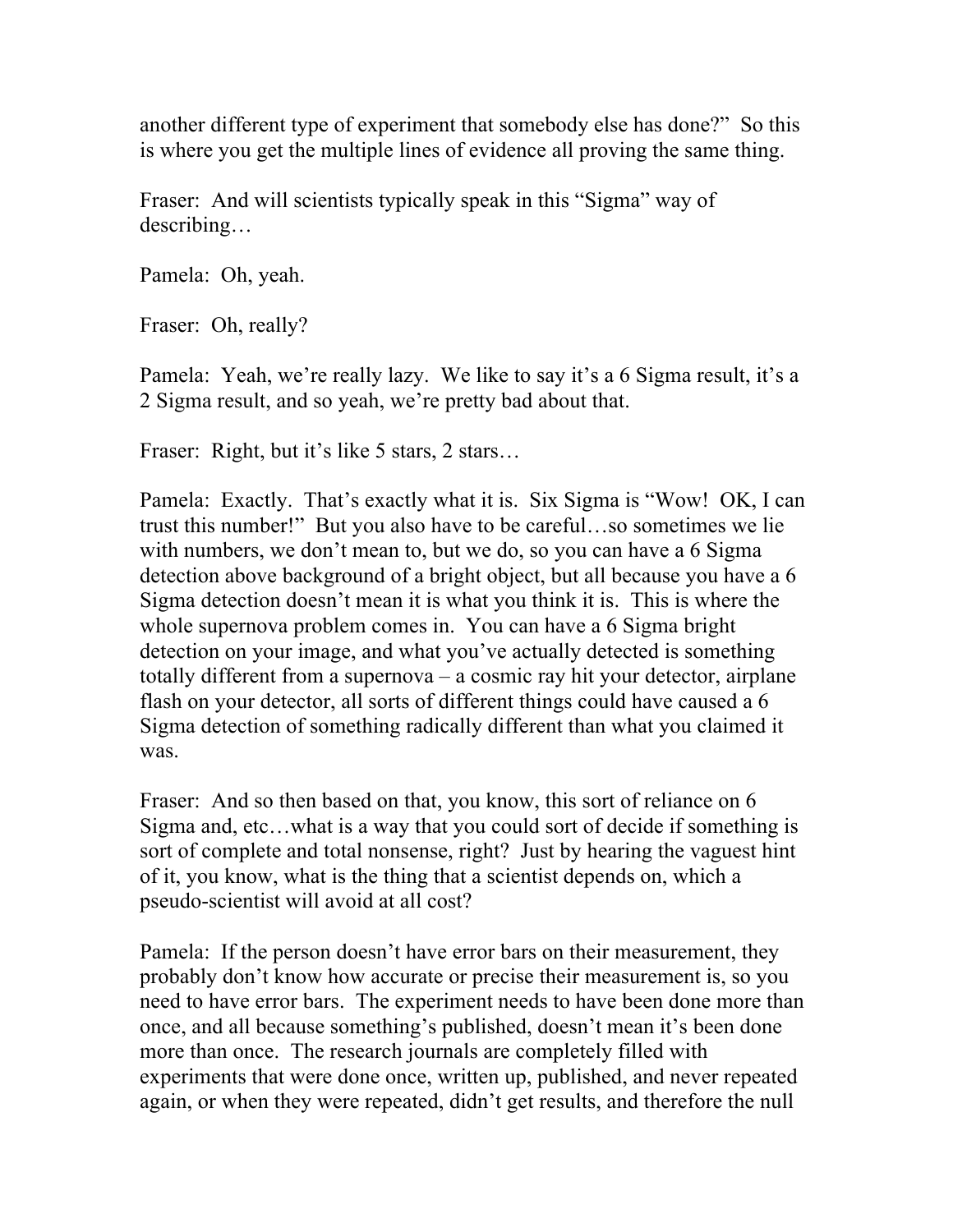results that came in the future were never published because you don't publish null results.

Fraser: [missing audio] You should.

Pamela: I know you should, but that doesn't mean people do. So you need error bars and you need repeatability.

Fraser: So if you could, like, ask some pseudo-scientist, "Let's see your error bars."

Pamela: Yeah.

Fraser: If there are no error bars show up... OK, so let's say they do have a working understanding of statistics, and they're able to provide you with some error bars, what would you want to ask for next?

Pamela: Well, then you'll have to start critiquing their experiment. You have to start saying, "OK, did you take into account this? Did you take into account this? Did you take into account this?" The first…what we thought was a detection of a planet going around a pulsar turned out to actually be just forgetting to take into account the Doppler shift of the planet Earth, and so you have to be very careful in how you design your experiments. And if someone has what sounds a like a phenomenal result, you have to make sure they didn't just rediscover a systematic effect that was there and had nothing to do with what they thought it was.

Fraser: And is that the real value of the peer review process is to look for those error bars for starters, but then to, you know, hammer on each piece of the experiment to find out what's right and what perhaps could have introduced some error?

Pamela: At the end of the day, none of us remember everything every time, and this is where collaborators help keep you honest. If you have a good collaborator, they're going to go, "Did you think of…? Did you think of…?" And it's a harrowing experience if you have a really good collaborator because they will basically beat you up to make sure you thought of everything, but you want a collaborator like that, first because they're friendly, and then once you and your collaborators have gone through the "Did you think of…? Did you think of…?" peer review should